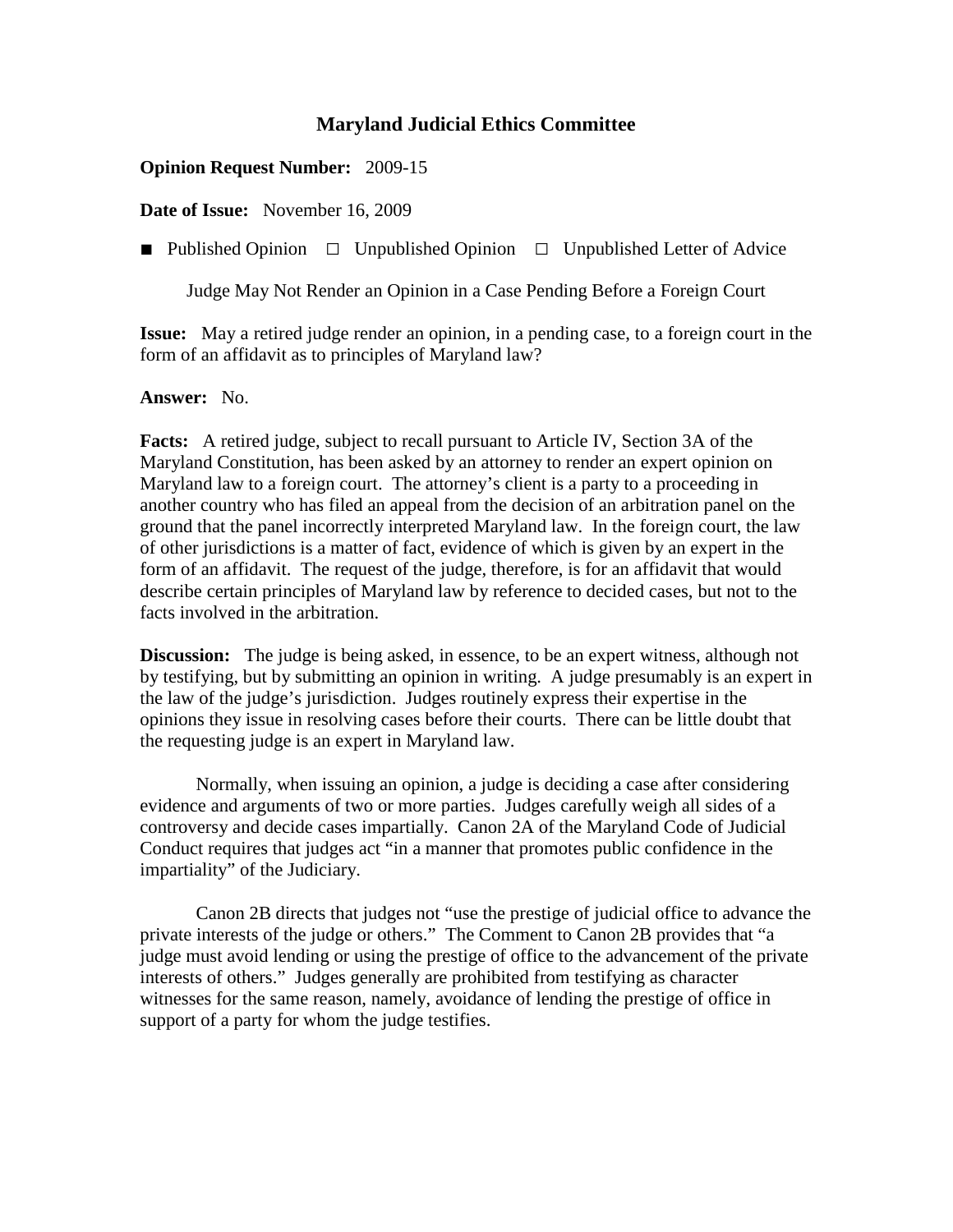#### **Maryland Judicial Ethics Committee Opinion Request Number:** 2009-15

**Date of Issue:** November 16, 2009

**■** Published Opinion □Unpublished Opinion □Unpublished Letter of Advice Page 2 of 3

The Maryland Court of Appeals has noted that Canon 2 is fundamental to the analysis of judicial testimony. *Ginsberg v. McIntire*, 348 Md. 526, 549 (1998). In considering the propriety of allowing a judge who testified as a fact witness to be identified by his judicial position, the Court cited opinions from other jurisdictions.

The Supreme Court of Texas, in *Joachim v. Chambers*, 815 S.W.2d 234 (Tex. 1991), held that a judge who testifies as an expert lends the "prestige and credibility" of the judge's office to the litigant's position. *Id*. at 238. The judge also loses the appearance of impartiality. *Id*. Expert witnesses rarely appear impartial; they are seldom called to give testimony unfavorable to the party who calls them. *Id*. *See also Helmbrecht v. St. Paul Ins. Co.*, 343 N.W. 2d 132 (Wis. Ct. App.1983), *aff'd in part, rev'd in part, on other grounds*, 362 N.W.2d 118 (Wis. 1985).

The Idaho Supreme Court upheld the exclusion of two judges as fact witnesses in *Fuller v. Walters*, 807 P.2d 633 (Idaho 1991), *overruled on other grounds*, *City of McCall v. Buxton*, 201 P.3d 629 (Idaho 2009). That court cited the prohibition of lending the prestige of office to one party's position. It also noted the likelihood that a jury might give greater weight to the testimony of a judge than the testimony of another witness. *Id*. at 639.

If the requesting judge were to render the expert opinion that has been requested, the judge would be lending the prestige of office to the party by whom the affidavit will be filed. The judge will not appear to be impartial. Rather than expressing an opinion after carefully weighing both sides of the controversy, the judge will be rendering an opinion that will be supportive of one party's position. Even if the judge were requested to render an impartial opinion in the matter, the opinion would not be used unless it was more supportive of one party's position than the other's. As the Supreme Court of Texas noted, "a party does not ordinarily call an expert whose testimony is unfavorable." *Joachim*, 815 S.W.2d at 238. Even assuming the judge could render an objectively impartial opinion, acceptable to the requesting party, it surely would be viewed by the appellate tribunal as submitted to support one party's position.

While presumably the appellate tribunal will not be made up of jurors, but of seasoned legal professionals, an opinion submitted by a judge likely will carry more weight than that of another expert. After all, judges ideally are selected for their professional expertise.

Even if the tribunal can weigh equally the expert opinion of the judge and that of the opposing party's legal expert, it may be confused by the fact that the opinion is given by a judge. Is the judge rendering an opinion, or is the judge rendering a ruling? If it appears to be the latter, it would be a misrepresentation of the judge's role, which